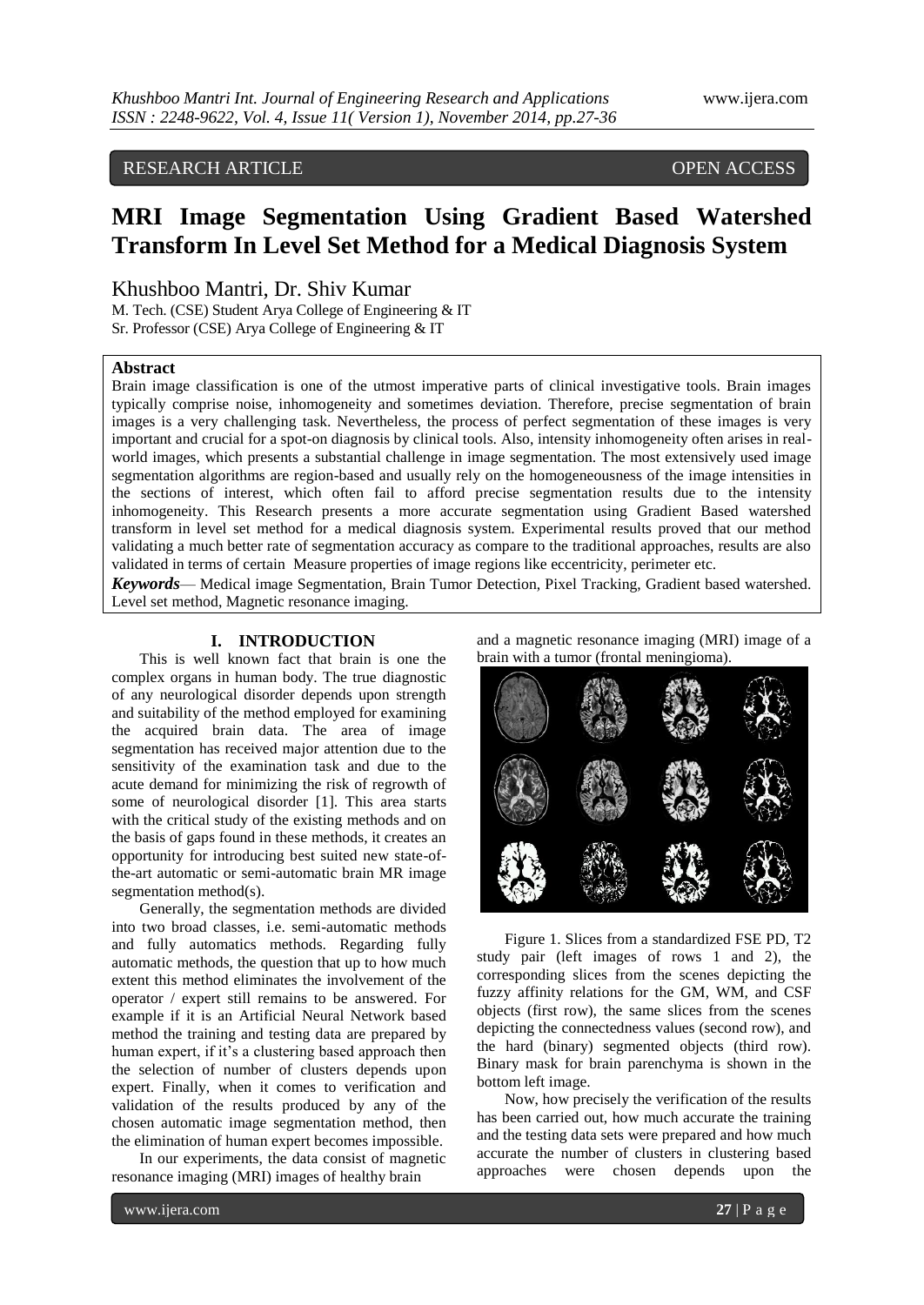professional strength of the expert. Indeed, this quality of MRI data examination varies from expert to expert.



Figure 2. Image magnetic resonance imaging of the brain suffers from a frontal meningioma

As a result of discussion above regarding data examinations, the chances for some percentage of undesired variation in the results cannot be completely ruled out. According to Warfield and Kikinis's [2] investigation, 15% variability in the results was found when the MRI dataset was examined by five different experts. In another study, Kaus *et al* [3] also reached to the conclusion that from 15% to 22% variation was there when MRI dataset was investigated by different experts. In reality, this much variation is un-affordable for the patients suffering from neurological disorders.

On the other hand, the performance of automatic segmentation methods is also not that much encouraging. The results produced by using these methods were investigated by taking into considerations manually prepared ground truth by a human expert. It was found that these results vary from 82% to 94%. In addition to it, it was also observed that, some of these methods are computationally expensive either in terms of resources utilization or in terms of execution time [4][5][6].



Figure 3. An MRI scan showing regions of activation in orange, including the primary visual cortex.

In medical imaging there is a massive amount of information, but it is not possible to access or make use of this information if it is efficiently organized to extract the semantics. To retrieve semantic image, is a hard problem. In image retrieval and pattern recognition community, each image is mapped into a

set of numerical or symbolic attributes called features, and then to find a mapping from feature space to image classes. Image classification and image retrieval share fundamentally the same goal if there is given a semantically well-defined image set. Dividing the images which is based on their semantic classes and finding semantically similar images also share the same similarity measurement and performance evaluation standards.

#### *A. Image Segmentation System and process*

An image retrieval framework consisting of three stages; *feature extraction, feature selection and image retrieval.* Medical image segmentation [7] is the method of labeling each voxel in a medical image dataset to state its anatomical structure. The labels that result from this method have a wide variety of applications in medical research. Segmentation is a very common method so it is difficult to list most of the segmented areas, but a general list would consists of at least the following; the brain, heart, knee, jaw, spine, pelvis, liver, prostate, and the blood vessels. The input to a segmentation process is grayscale digital medical image, (like CT or MRI scan). The desired output restrains the labels that classify the input grayscale voxels. The use of segmentation is to give preeminent information than that which exists in the original medical images only. The set of labels that is produced through segmentation is also called a label map, which briefly tells its function as a voxel by voxel guide to the original imagery. Frequently used to improve visualization of medical image and allow quantitative measurements of image structures, segmentation are also important in building anatomical atlases, researching shapes of anatomical structures, and tracking anatomical changes over time.

A few data mining techniques are also used for segmenting medical image. Data mining is the method of discovering meaningful global patterns and relationships that lie hidden within very huge databases containing vast amount of data. Similar type of data is classified by using classification or clustering method, which is the elementary task of segmentation and pattern matching. Various techniques like neural networks, Bayesian networks, decision tree and rule-based algorithms are used to get the desired data mining outcomes in segmentation.

*Magnetic Resonance Imaging* (MRI) is noninvasive procedure and can be used safely for brain imaging as often as necessary. MRI images are used to produce accurate and detailed pictures of organs from different angles to diagnose any abnormalities. There are two types of MRI high field for producing high quality images and low field MRI for smallest diagnosis condition. MRI images allow the physician to visualize even hair line cracks and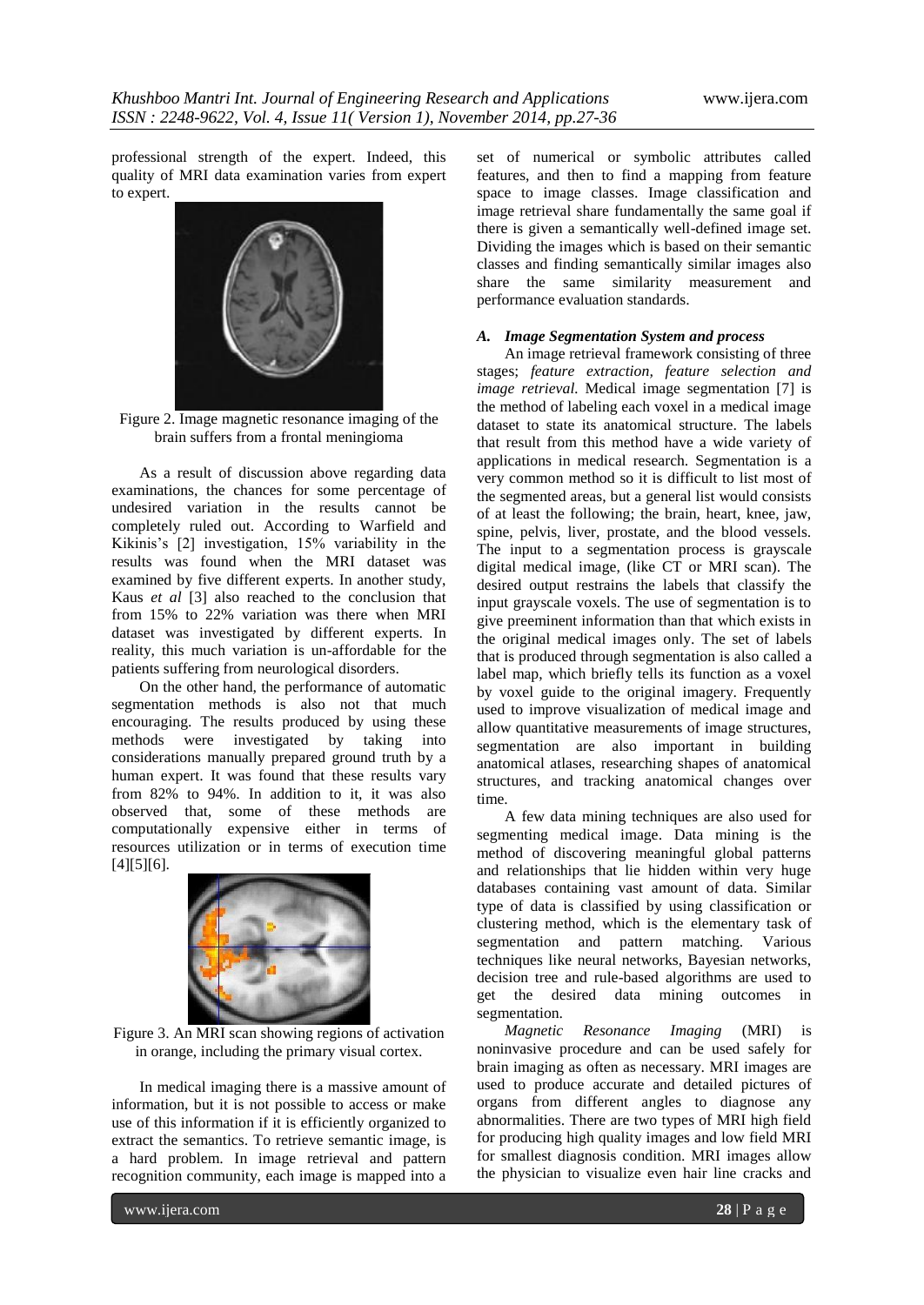tears in injuries to ligaments, muscles and other soft tissues. MRI is based on the principle of absorption and emission of energy in radio free range of electron magnetic spectrum. Magnetic resonance imaging (MRI) is excellent for showing abnormalities of the brain such as stroke, hemorrhage, tumor multiple sclerosis or lesions.

The study of brain disorders requires accurate tissue segmentation of brain MRI images. For large database manual delineation of WM, GM and CSF in brain MRI images by a human expert is too timeconsuming. Doctors use the scheme to automated segment the region of WM, GM and CSF. If the image have some type of disorder then it automatically detect that region. The tissues are segmented by using neuro fuzzy techniques into WM, GM, CSF and tumor region [8]. And from these regions, calculate some statistical features like energy, entropy, contrast, inverse difference moment, mean, standard deviation, average gray scale value of region, area of region are computed and can store the values in a database [8] and given by Keith A. Johnson and J. Alex Becker [9].

#### *B. Structure of Assessment*

The edifice steps of this paper is as follows. The Introductory Section ends with a brief introduction of MRI image segmentation and its necessity in the field of medical imaging. The part  $\bf{A}$  in introduction shows a brief explanation about principle and issues in developing an object tracker.

In Section II, we explain a General review of traditional methods and techniques involve in medical MRI image segmentation.

In section III we address the proposed work flow and used methodology for the medical image segmentation.

Section IV Illustrate the results and validation parameters from the proposed segmentation technique.

Section V explains conclusion and discussion regarding the proposed research work and problem scenario.

#### **II. GENERAL REVIEW OF EXISTING METHODS FOR MEDICAL IMAGE SEGMENTATION**

Segmentation is the process of partitioning an image to several segments. The main difficulties in segmentation are:

- Noise
- The bias field (the presence of smoothly varying intensities inside tissues)
- The partial-volume effect (a voxel contributes in multiple tissue types)

### *A. Existing de-noising methods*

In spite of the presence of substantial number of state–of–the–art methods of de–noising but accurate removal of noise from MRI image is a challenge. Methods such as use of standard filters to more advanced filters, nonlinear filtering methods, anisotropic nonlinear diffusion filtering, a Markov random field (MRF) models, wavelet models, nonlocal means models (NL-means) and analytically correction schemes.

These methods are almost same in terms of computation cost, de-noising, quality of de-noising and boundary preserving. So, de-noising is still an open issue and de-noising methods needs improvement. On the other hand, nonlinear filters preserve edges but degrade fine structures, like,

- *Markov random field method (MRF) [10]*
- *Wavelet-based methods [11, 12, 13]*
- *Analytical correction method [14, 15]*

#### *B. Image segmentation methods*

Techniques such as *thresholding*, the *region growing, statistical models*, *active control models* and *clustering* have been used for image segmentation. Because of the complex intensity distribution in medical images, thresholding becomes a difficult task and often fails. [16]. in the region growing method, thresholding is combined with connectivity [17].

*Fuzzy C–means* is a popular method for medical image segmentation but it only considers image intensity thereby producing unsatisfactory results in noisy images. [18]. A bunch of algorithms are proposed to make FCM robust against noise and in homogeneity but it's still not perfect [18] [17] [19] [20] [21] [22].

Accurate estimation of the *probability density function* (PDF) is essential in *probabilistic classification* [23]. Non-parametric approach does not make any assumption in obtaining the parameters of PDF thereby making it accurate but expensive [24]. In parametric approaches, a function is assumed to be a PDF function. It is easy to implement but sometimes lacks accuracy and does not match real data distribution [23].

*Learning vector quantization (LVQ*) is a supervised competitive learning technique that obtains decision boundaries in input space based on training data [32].

*Self-organizing maps (SOM*) is an unsupervised clustering network that maps inputs which can be high dimensional to one or two dimensional discrete lattice of neuron units [32]. The input data is organized into several patterns according to a similarity factor like Euclidean distance and each pattern assigns to a neuron. Each neuron has a weight that depends on the pattern assigned to that neuron [47].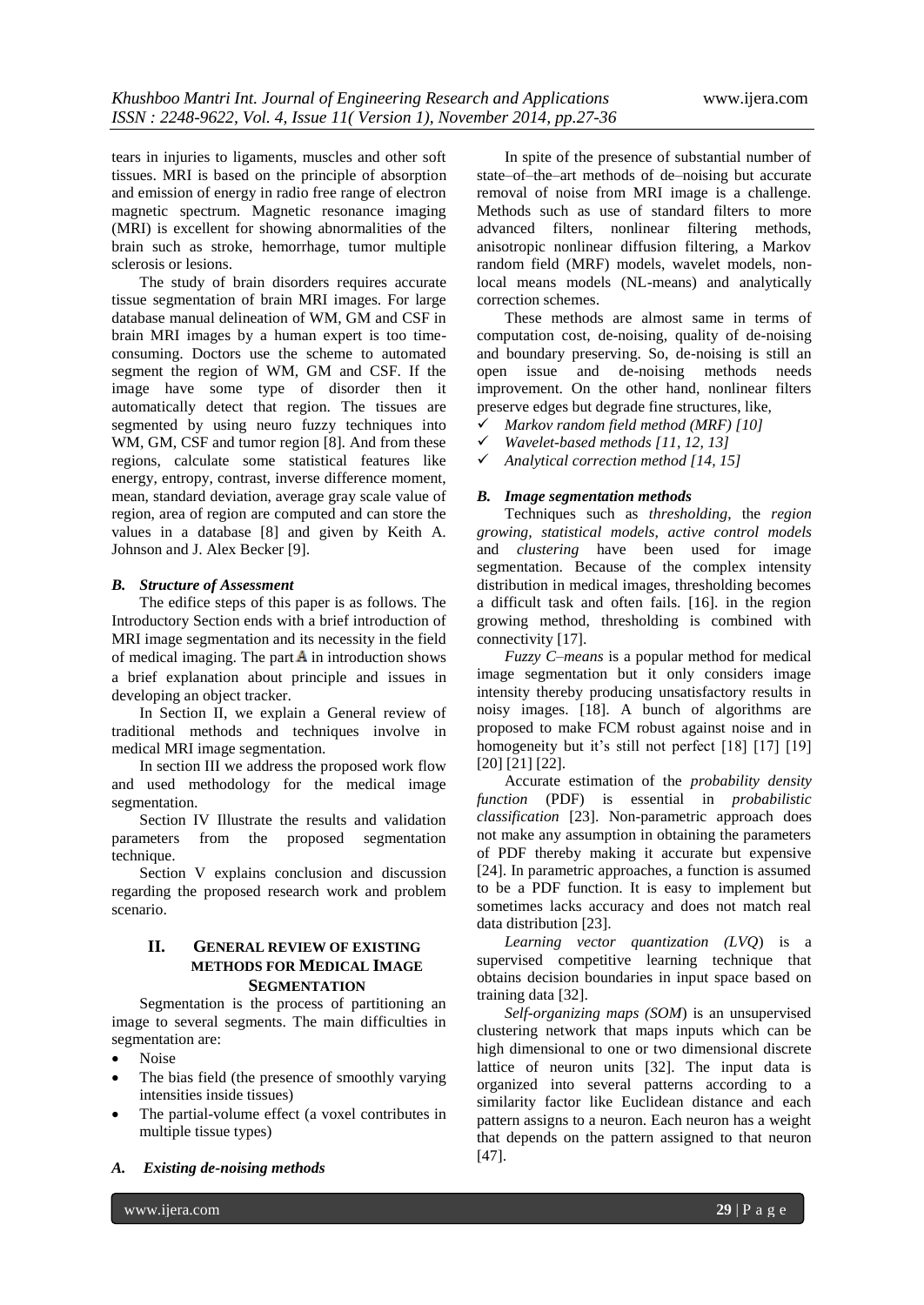*Watershed transform* is a gradient-based segmentation technique where different gradient values are considered as different heights. A hole is made in each local minimum and immersed in water, the water will rise until local maximums. When two body of water meet, a dam is built between them. The water rises gradually until all points in the map are immersed. The image gets segmented by the dams. The dams are called watersheds and the segmented regions are called catchments basins [33] [34]. Its fast implementation method is proposed by [35] and [36]. The over segmentation problem still exists in this method [33] [34].

The *region growing* starts with a seed, which is selected in the centre of the tumor region. During the region growing phase, pixels in the neighbor of seed are added to region based on homogeneity criteria thereby resulting in a connected region.

*The active control model* is a framework for delineating an object outline from a noisy image and is based on a curve,  $X(s) = [x(s), y(s)]$ , defined in the image domain where s in range of [0, 1] is an arc length. It deforms in a way that minimizes an energy function. The internal energy and is used to control the tension and rigidity of the deforming curve. The external energy is used to guide the deforming curve toward the target. [37] used Gaussian Gradient Force to compute external force.

A *Markov random field*, Markov network or undirected graphical model is a set of random variables having a Markov property described by an undirected graph. It is a statistical model used to model spatial relations that exist in the neighbour of pixels [38].

In graph cut based approaches, the problem of image segmentation is considered as a graph partitioning problem and global criterion that measures both total dissimilarity among the different groups and the total similarity inside then is used. An efficient method based on generalized Eigen value.

The main challenge lies in segmentation of brain with anatomical deviation like tumor with different shape, size, location and intensities. The tumor not only changes the part of brain which tumor exists but also sometimes it influences shape and intensities of other structures of the brain. Thus the existence of such anatomical deviation makes use of prior information about intensity and spatial distribution challenging.

#### **III. MRI IMAGE SEGMENTATION USING GRADIENT BASED WATERSHED TRANSFORM IN LEVEL SET METHOD**

This research work proposed a brain MRI image segmentation technique based on 2 level gradient watershed transform using level-set method. The study of automatic brain tumor segmentation represents an interesting research problem in machine

learning and pattern recognition. However, developing highly accurate automatic methods remains a challenging problem. This is because humans must use high-level visual processing and must incorporate specialized do- main knowledge to perform this task, which makes developing fully automatic methods extremely challenging.

Unlike the standard level set methods, the tumor and non-tumor region information is embedded in the level set speed function to automatically extract the 2D tumor surface. The first approach called the block 1 process uses the *level set segmentation* as a deformable model and defines its speed function based on intensity thresholding so that no explicit knowledge about the density functions of the tumor and non-tumor regions are required. The threshold is updated iteratively throughout the level set growing process. The second approach which is called as block 2 consist of *two level gradient based watershed segmentation*. We had also used some morphological operators along with watershed transform in order to extract a sharp segmented region.

Basically, the level set method (LSM) is a numerical technique for tracking interfaces and shapes. The advantage of the level set method is that one can perform numerical computations involving curves and surfaces on a fixed Cartesian grid without having to parameterize these objects (this is called the Eulerian approach).



Figure 4*:* An illustration of the level set method

The figure 4 illustrates several important implementation details about the level set method. In the upper-left corner we see a shape; that is, a bounded region with a well-behaved boundary. Below it, the red surface is the graph of a level set function  $\Psi$  determining this shape, and the flat blue region represents the  $x - y$  plane. The boundary of the shape is then the zero level set of  $\varphi$ , while the shape itself is the set of points in the plane for which  $\varphi$  is positive (interior of the shape) or zero (at the boundary).

In the top row we see the shape changing its topology by splitting in two. It would be quite hard to describe this transformation numerically by parameterizing the boundary of the shape and following its evolution. One would need an algorithm able to detect the moment the shape splits in two, and then construct parameterizations for the two newly obtained curves.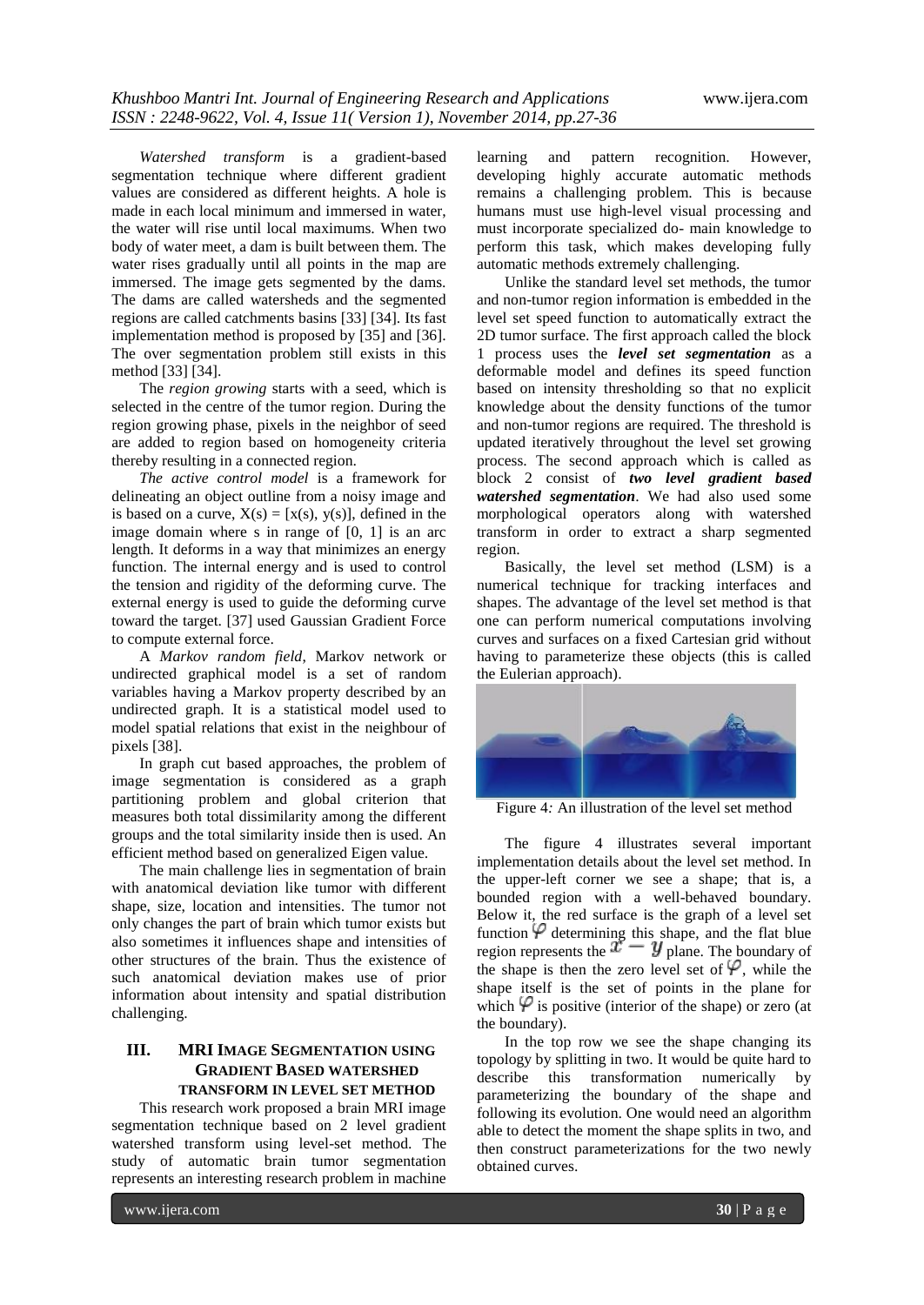On the other hand, if we look at the bottom row, we see that the level set function merely translated downward. This is an example of when it can be much easier to work with a shape through its level set function than with the shape directly, where using the shape directly would need to consider and handle all the possible deformations the shape might undergo.

Thus, in two dimensions, the level set method amounts to representing a closed curve  $\Gamma$  (such as the shape boundary in our example) using an auxiliary function  $\psi$ , called the level set function.  $\Gamma$  is represented as the zero level set of  $\varphi$ by

$$
\Gamma = \{(x, y) | \varphi(x, y) = 0\}
$$

And the level set method manipulates  $\Gamma$  *implicitly*, through the function  $\varphi$ .  $\varphi$  is assumed to take positive values inside the region delimited by the curve  $\Gamma$  and negative values outside.

If the curve  $\Gamma$  moves in the normal direction with a speed U, then the level set function  $\varphi$  satisfies the *level set equation*

$$
\frac{\partial \varphi}{\partial t} = v|\nabla \varphi|.
$$

Here,  $\left| \cdot \right|$  is the Euclidean norm (denoted customarily by single bars in PDEs), and  $\dot{t}$  is time. This is a partial differential equation, in particular a Hamilton–Jacobi equation, and can be solved numerically, for example by using finite differences on a Cartesian grid.

The initial segmentation block in our proposed track high intensity pixels after thresholding the original MRI input image, figure below shows the structure of first block.



Figure 5. Structure of Level set method used in our proposed methodology as an initial block of segmentation.

In our segmentation process, for using watershed segmentation different methods are used. Two basic principle methods are given below: 1) the computed local minima of the image gradient are chosen as a marker. In this method an over segmentation occurs. After choosing marker region merging is done as a second step; 2) Watershed transformation using markers utilizes the specifically defined marker positions. These positions are either defined explicitly by a user or they can be determined automatically by using morphological tools. After converting the image in the binary format, some morphological operations are applied on the converted binary image. The purpose of the morphological operators is to separate the tumor part of the image. Now only the tumor portion of the image is visible, shown as white color. This portion has the highest intensity than other regions of the image.

A watershed line is defined as the line separating two catchment's basins, as shown in Figure 6. The rain that falls on either side of the watershed line will flow into the same lake of water. The image gradient can be viewed as terrain. The homogeneous regions in the image usually have low gradient values which represent valleys, while edge represents the peaks having high gradient values.



Figure 6. Watershed line with catchment basins.

The watershed transform detects intensity valleys in the image and the image is enhanced by highlighting the intensity valleys. The enhanced image is used to convert the objects of interest into intensity valleys. We detect all intensity valleys below a particular threshold with output as a binary image. Then imposed minimum function will modify the image to contain only valleys. The imposed minimum function will also change a valley's pixel values to zero. All regions containing an imposed minimum will be detected by the watershed transform. The exact workflow for the final segmentation block in proposed approach is shown in figure 7.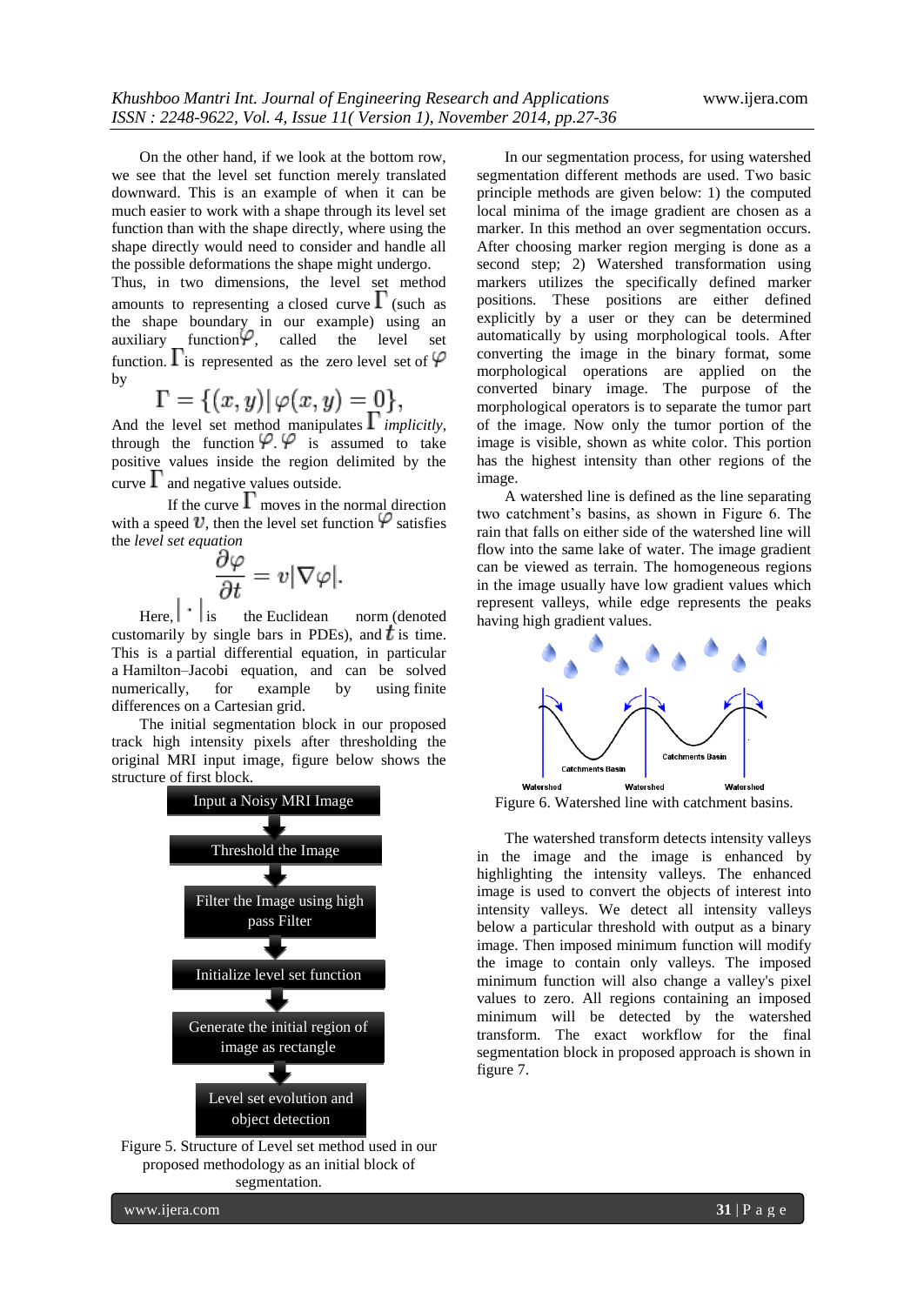

Output of Level Set Method in first block

Segmented Image

Figure 7. Employment of gradient based watershed transform on the output of level set segmentation used in our proposed methodology as a final block of segmentation.

The segmentation of the imposed minima image is accomplished with the watershed function in MATLAB. Watershed function returns a label Watershed function returns a label matrix containing non-negative numbers that correspond to watershed regions. Pixels that do not fall into any watershed region are given a value of zero. The label matrix is to convert it to a color image. In the colored version of the image, each labeled region is displayed in a different color and the pixels that separate the region are white. We specify a polygonal region of interest of the objects in binary image. Total area is a scalar whose value corresponds roughly to the total number of pixels in the image.

#### *Basic approaches for watershed segmentation*

- The first one starts with finding a *downstream* path from each pixel of the image to a local minimum of image surface altitude.
- A catchment basin is then defined as the set of pixels for which their respective downstream paths all end up in the same altitude minimum.
- While the downstream paths are easy to determine for continuous altitude surfaces by calculating the local gradients, no rules exist to define the downstream paths uniquely for digital surfaces.
- The second approach is essentially dual to the first one; instead of identifying the downstream paths, the catchment basins fill from the bottom.
- Imagine that there is a hole in each local minimum, and that the topographic surface is immersed in water - water starts filling all catchment basins, minima of which are under the water level. If two catchment basins would merge as a result of further immersion, a dam is built all the way to the highest surface altitude and the dam represents the watershed line.
- An efficient algorithm is based on *sorting* the pixels in increasing order of their gray values, followed by a *flooding* step consisting of a fast breadth-first scanning of all pixels in the order of their gray-levels.
- During the sorting step, a brightness histogram is computed. Simultaneously, a list of pointers to pixels of gray-level *h* is created and associated with each histogram gray-level to enable direct access to all pixels of any gray-level.
- Information about the image pixel sorting is used extensively in the flooding step.

#### **IV. ANALYSIS OF RESULTS AND VALIDATION OF APPROACH**

In order to test the performance of the proposed segmentation method, a brain MRI is segmented in this research work. Figure below gives original MRI image representation.



Figure 8. Example Medical resonance imaging data samples taken from the internet database, these samples are captured from various angles throughout the brain area.



Figure 9. Some original dataset also considered which is taken from a local hospital in order to justify results from the proposed segmentation approach.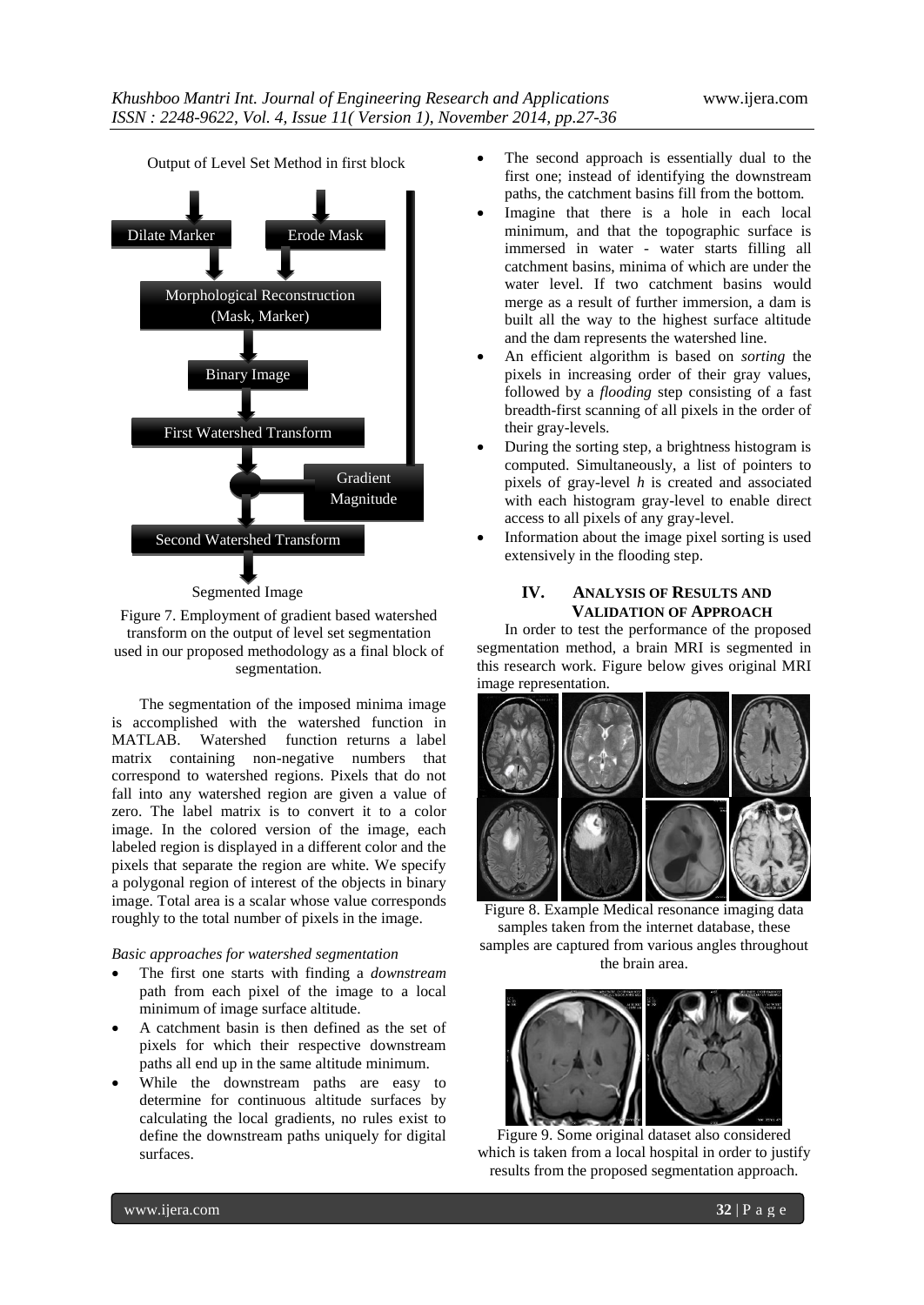

Figure 10. It shows the thresholding operation on original input magnetic resonance imaging data, this thresholding was performed based on intensity of image pixels.

After the Application of Level Set Method in the selected thresholded region of MRI image, the region of interest from the boundary regions start converging. The segmented portion further extracted by passing it through a bank of Morphological operators and watershed transform. The level set method (LSM) is a numerical technique for tracking interfaces and shapes. The advantage of the level set method is that one can perform numerical computations involving curves and surfaces on a fixed Cartesian grid without having to parameterize these objects (this is called the Eulerian approach). Also, the level set method makes it very easy to follow shapes that change topology, for example when a shape splits in two, develops holes, or the reverse of these operations. All these make the level set method a great tool for modeling time-varying objects, like inflation of an airbag, or a drop of oil floating in water.



Figure 11. Before applying level set operation on thresholded data, we have to select a region on which we have to apply the level set segmentation (Whole area can also be considered if computation cost is not an issue in segmentation process)



Figure 12. Initialization of Level-set method, it start converging initially from the center of selected preprocessed region (in figure it shown by a red circle)



Figure 13. Segmentation of region of interest boundaries after application of level set method in a loop of 5 iterations (As we seen earlier that level-set method starts from center of selected region and continue to run till it found the difference pixel boundaries as shown by the red edges)

For a segmentation purpose, the gradient magnitude (i.e., the length of the gradient vectors) is interpreted as elevation information. Local minima of the *gradient* of the image may be chosen as markers, in this case an over-segmentation is produced and a second step involves region merging. Also, this watershed transformation makes use of specific marker positions which have been either explicitly defined by the user or determined automatically with morphological operators or other ways.



Figure 14. Application of Gradient Magnitude Vector (For a segmentation purpose, the gradient magnitude (i.e., the length of the gradient vectors) is interpreted as elevation information.)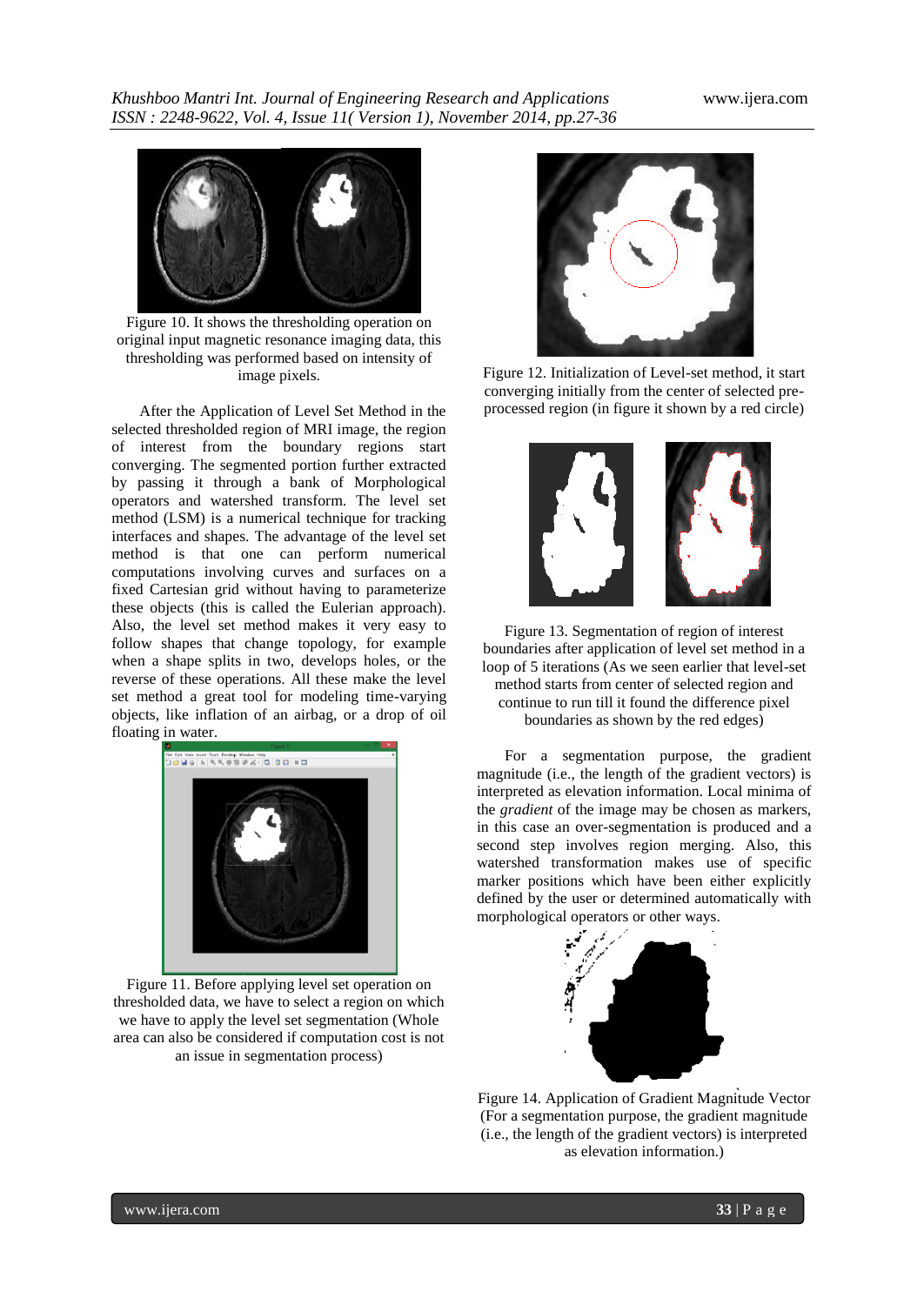based Watershed transformation on the region extracted from level-set method, basically the filled region in the figure above shows the watershed of a relief correspond to the limits of the adjacent catchment basins of the drops of water.



Figure 15. Extracted Final Output of tumorous region in 2D from medical data (for thresholded image shown in figure 6), after extracting the desired region, we make a difference boundary around the region extracted.

Various Geometrical Parameters considered for result analysis in our work are

- *Area*
- *Eccentricity*
- *Perimeter*
- *Major Axis Length*
- *Minor Axis Length*

The tabular results for following mentioned parameters are shown at last of this research paper and compared with [41], also the calculation of such parameters can be explained in terms of image as:

- *'Area' —* Scalar; the actual number of pixels in the region. (This value might differ slightly from the value returned by bwarea, which weights different patterns of pixels differently.)
- *'Eccentricity' —* Scalar that specifies the eccentricity of the ellipse that has the same second-moments as the region. The eccentricity is the ratio of the distance between the foci of the ellipse and its major axis length. The value is between 0 and 1. (0 and 1 are degenerate cases; an ellipse whose eccentricity is 0 is actually a circle, while an ellipse whose eccentricity is 1 is a line segment.) This property is supported only for 2-D input label matrices.
- *'Perimeter' —* Scalar; the distance around the boundary of the region. regionprops computes the perimeter by calculating the distance between each adjoining pair of pixels around the border of the region.



Figure 16. Different Image used for the validation of Various Geometrical Parameters considered for result analysis in proposed work



Figure 17. The figure above shows the bar plot comparison of Eccentricity calculated from segmented region by [41] and using our proposed methodology in pixel square and also in millimeter



Figure 18. The figure above shows the bar plot comparison of Area calculated from segmented region by [41] and using our proposed methodology in pixel square and also in millimeter



Figure 19. The figure above shows the bar plot comparison of Perimeter calculated from segmented region by [41] and using our proposed methodology in pixel square and also in millimeter

#### **V. CONCLUSION & DISCUSSION**

Computer-aided segmentation is a key step for finding application in computer aided diagnosis, clinical studies and treatment planning. This research article explain an extended review of existing and methodology culmination with a new methodology which is better and more accurate as compare to the traditional approaches.

The results show that Gradient based Watershed transform in level set method can successfully segment a tumor provided the parameters are set properly in MATLAB R2013B (8.2.0.701). Our

www.ijera.com **34** | P a g e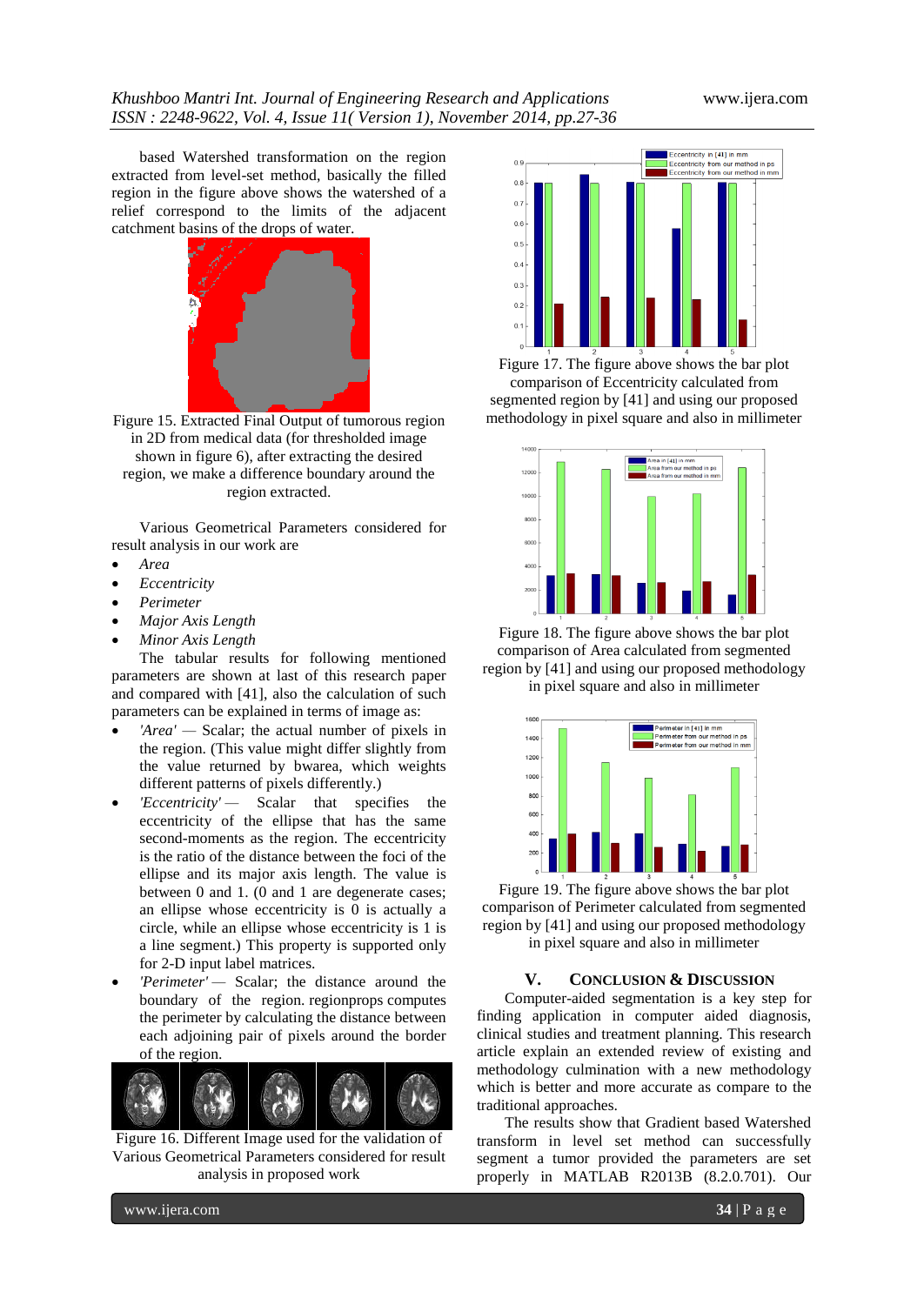Hybrid approach algorithm performance is better for the cases where the intensity level difference amongst the tumor and non-tumor regions is higher. It can also segment non homogenous tumors providing the nonhomogeneity is within the tumor section. This work proves that methods aimed at general purpose segmentation tools in medical imaging can be used for automatic segmentation of brain tumors.

The quality of the segmentation was similar to manual segmentation and will speed up segmentation in operative imaging. Among the classification methods investigated, the level set method and watershed transform is marked out best out of all others. The user interface in the main application must be extended to allow activation of the segmentation and to collect initialization points from a pointing device and transfer them to the segmentation module.

Finally the main program must receive the segmented image and present the image as an opaque area. It has only one limitation that the method is semi-automatic. Different geometric and Statical parameters also considered during result analysis for more detailed analysis.

Further work can be carried out to make this method automatic so that it can compute the dimensions of the segmented tumor automatically. We plan to work with the research 3-D sagittal MP-RAGE volumes, to determine good diffusion filter parameters so that a single threshold can be found for the brain, as our algorithm currently fails to include all the cortical regions of the brain for these images. We also plan to extend the principles generated for automatic brain segmentation to the problem of lung segmentation for use in studies of lung diseases such as cystic fibrosis and emphysema, where the volume of the lungs is needed. A reliable consistent method for outlining the lungs is required for MR chest images. Early results with MR images are promising, and will be continued.

#### **REFERENCES & ALLUSIONS**

- [1] Feng, J; Desheng, F; Shuoben, B; ―*Brain Image Segmentation Based on Bilateral Symmetry Information*‖. *The 2nd International Conference on Bioinformatics and Biomedical Engineering,* (2008), pp.1951 – 1954
- [2] Warfield, S. and Kikinis, R., "Adaptive *template moderated spatially varying statistical classification*‖. In Medical Image Computing and Computer Assisted Intervention (MICCAI), (1998). Pp.231- 238.
- [3] Kaus, M., Wareld, S., Jolesz, F., and Kikinis, R., *Adaptive template moderated brain tumor segmentation in MRI. In*

*Bildverarbeitung fur die Medizin*, (1998), pp. 102 - 106. Springer Verlag*.*

- [4] Moonis, G, Liu, J; Udupa, J.K; and Hackney, D.B," *Estimation of Tumor Volume with Fuzzy-Connectedness Segmentation of MR Images*‖, *AJNR Am J Neuroradiol*,(2002),Vol. 23,pp.356–363*.*
- [5] Wong Yee Leng & Siti Mariyam Shamsuddin, "*Writer Identification for Chinese Handwriting*". In International Journal of Advances in Soft Computing and Its Applications, Vol. 2, No. 2 (2010), pp. 143 – 173
- [6] Amir Atapour, Afshin Ghanizadeh and Siti Mariyam Shamsuddin, "*Advances of Soft Computing Methods in Edge Detection*". In International Journal of Advances in Soft Computing & Its Applications, Vol. 1, No. 2 (2010), pg. 162-203.
- [7] Dzung L.Pham et.al. *A survey of current methods in medical image segmentation*. Annual Review of Biomedical Engineering, January 1998.
- [8] Anamika Ahirwar, R.S. Jadon. *Segmentation and characterization of Brain MR image regions using SOM and neuro fuzzy techniques*. Proceedings of the First International Conference on Emerging Trends in Soft Computing and ICT (SCIT2011), 16-17 March 2011 at Guru Ghasidas Vishwavidyalaya, Bilaspur (C.G.) India, ISBN: 978-81-920913-3-4, pp 128- 131.
- [9] <http://www.med.harvard.edu/aanlib>
- [10] An S, An D (1984) *Stochastic relaxation, Gibbs distributions, and the Bayesian restoration of images*. IEEE Trans Pattern Anal Mach Intel 6:721–741
- [11] Nowak RD (1999) *Wavelet-based Rician noise removal for magnetic resonance imaging.* IEEE Trans Image Process 8(10):1408–1419
- [12] Edelstein WA et al (1986) *the intrinsic signal-to-noise ratio in NMR imaging*. Magn Reson Med 3(4): 604–618
- [13] Tisdall D, Atkins MS (2005) *MRI denoising via phase error estimation.* In: Proceedings of SPIE pp 646–654
- [14] Sijbers J et al (1998) *Estimation of the noise in magnitude MR images*. Magn Reson Imaging 16(1):87–90
- [15] Buades A, Coll B, Morel J (2005) *A nonlocal algorithm for image denoising*. In: IEEE computer society conference on computer vision and pattern recognition, pp 60–65
- [16] Suzuki H, Toriwaki J (1991) *Automatic segmentation of head MRI images by*